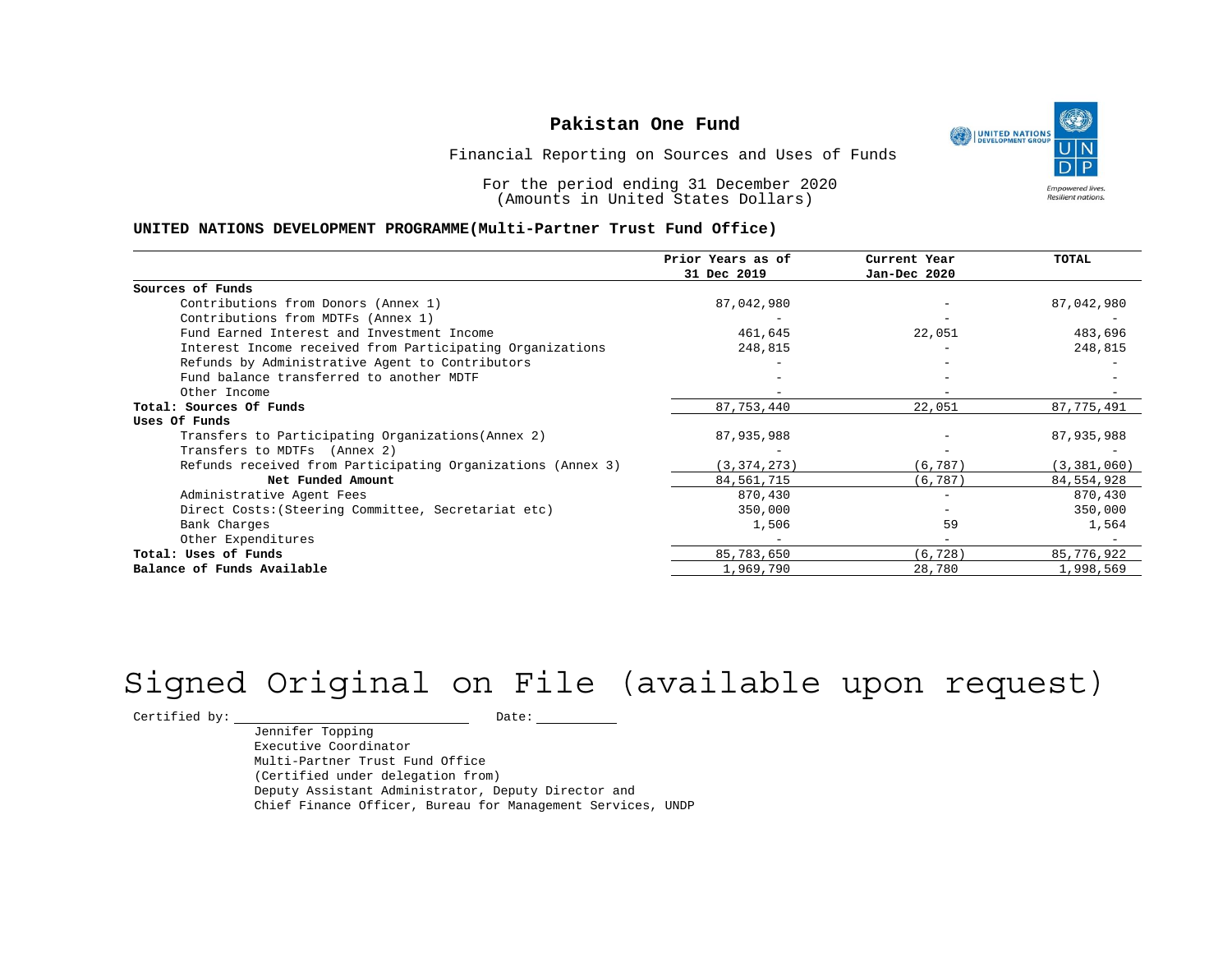

Financial Reporting on Sources and Uses of Funds

For the period ending 31 December 2020 (Amounts in United States Dollars)

### **UNITED NATIONS DEVELOPMENT PROGRAMME(Multi-Partner Trust Fund Office)**

#### **Annex - 1: Contributions**

|                                | Prior Years as of | Current Year             | TOTAL      |
|--------------------------------|-------------------|--------------------------|------------|
|                                | 31 Dec 2019       | Jan-Dec 2020             |            |
| From Contributors              |                   |                          |            |
| Australian Agency for Int'l De | 12,376,080        | $\overline{\phantom{m}}$ | 12,376,080 |
| DEPARTMENT FOR INT'L DEVELOPME | 3,238,118         | $\overline{\phantom{0}}$ | 3,238,118  |
| Delivering Results Together    | 3,725,082         | $\overline{\phantom{0}}$ | 3,725,082  |
| Expanded DaO Funding Window    | 23,981,000        | $\overline{\phantom{a}}$ | 23,981,000 |
| GOVERNMENT OF NETHERLANDS      | 7,811,680         | $\overline{\phantom{a}}$ | 7,811,680  |
| GOVERNMENT OF NORWAY           | 22,951,020        | $\overline{\phantom{m}}$ | 22,951,020 |
| GOVERNMENT OF SPAIN            | 12,000,000        | $\overline{\phantom{0}}$ | 12,000,000 |
| SWISS AGY FOR DEVELOPMENT & CO | 960,000           | $\overline{\phantom{0}}$ | 960,000    |
| Total: Contributions           | 87,042,980        | $\qquad \qquad -$        | 87,042,980 |

# Signed Original on File (available upon request)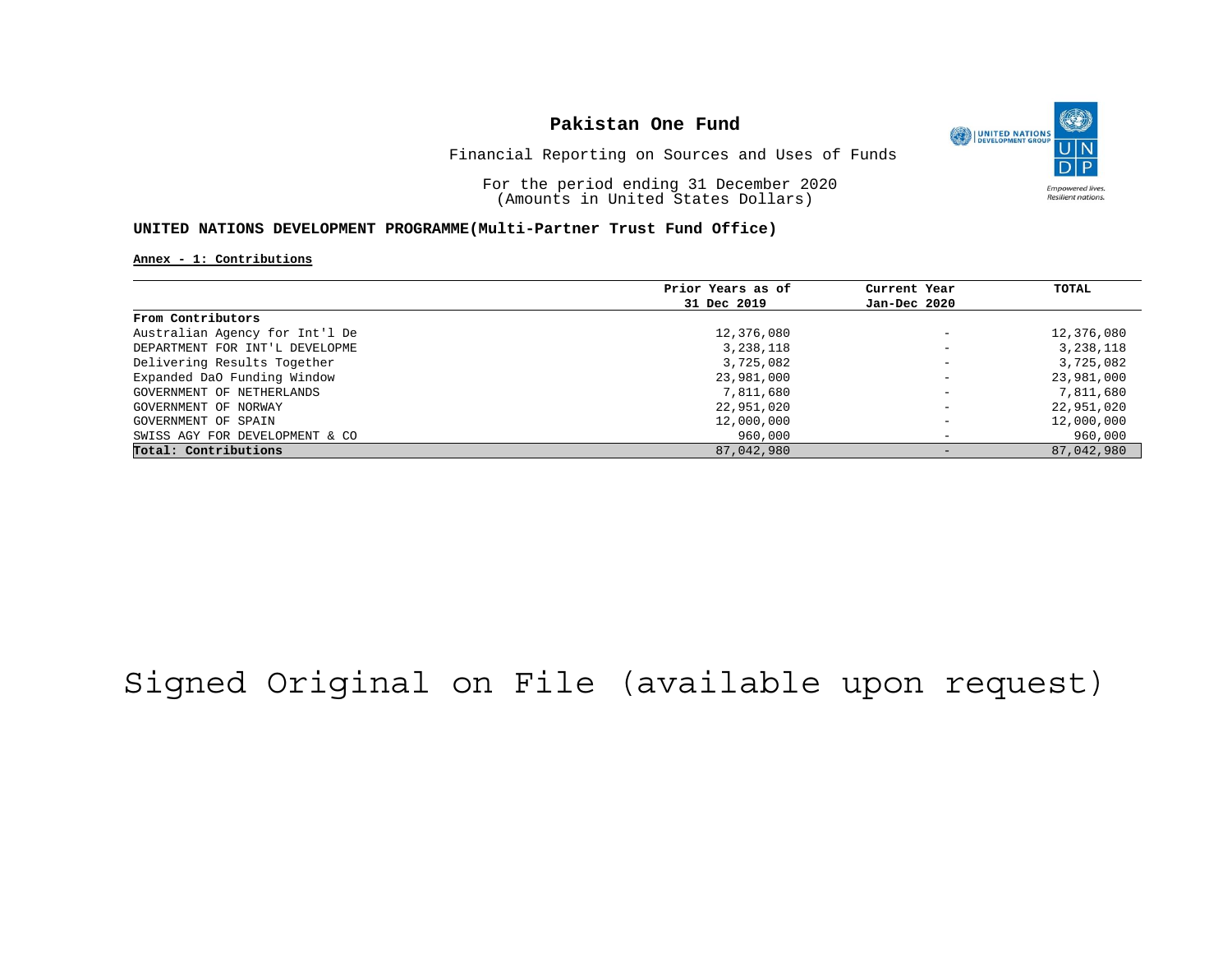

Financial Reporting on Sources and Uses of Funds

For the period ending 31 December 2020 (Amounts in United States Dollars)

### **UNITED NATIONS DEVELOPMENT PROGRAMME(Multi-Partner Trust Fund Office)**

**Annex - 2: Transfers**

|                                | Prior Years as of<br>31 Dec 2019 | Current Year<br>Jan-Dec 2020 | TOTAL        |
|--------------------------------|----------------------------------|------------------------------|--------------|
|                                |                                  |                              |              |
| To Participating Organizations |                                  |                              |              |
| FAO                            | 2,873,471                        | $\qquad \qquad -$            | 2,873,471    |
| ILO                            | 2,911,272                        | $\overline{\phantom{m}}$     | 2,911,272    |
| IOM                            | 619,800                          | $\overline{\phantom{0}}$     | 619,800      |
| UNAIDS                         | 658,419                          | $\overline{\phantom{m}}$     | 658,419      |
| <b>UNDP</b>                    | 14, 125, 586                     | $\qquad \qquad -$            | 14, 125, 586 |
| UNEP                           | 160,000                          | $\overline{\phantom{m}}$     | 160,000      |
| UNESCO                         | 5,867,200                        | $\qquad \qquad -$            | 5,867,200    |
| UNFPA                          | 10,882,111                       | $\overline{\phantom{m}}$     | 10,882,111   |
| UNHABITAT                      | 3,825,797                        | $\qquad \qquad -$            | 3,825,797    |
| UNHCR                          | 880,784                          | $\overline{\phantom{m}}$     | 880,784      |
| UNICEF                         | 23,607,131                       | $\overline{\phantom{m}}$     | 23,607,131   |
| UNIDO                          | 4,035,665                        | $\overline{\phantom{m}}$     | 4,035,665    |
| <b>UNODC</b>                   | 252,133                          | $\qquad \qquad -$            | 252,133      |
| <b>UNWOMEN</b>                 | 1,972,406                        | $\qquad \qquad -$            | 1,972,406    |
| WFP                            | 2,255,950                        | $\overline{\phantom{0}}$     | 2,255,950    |
| WHO                            | 13,358,263                       | $\qquad \qquad -$            | 13,358,263   |
| Total Transfers                | 88,285,988                       |                              | 88,285,988   |

# Signed Original on File (available upon request)